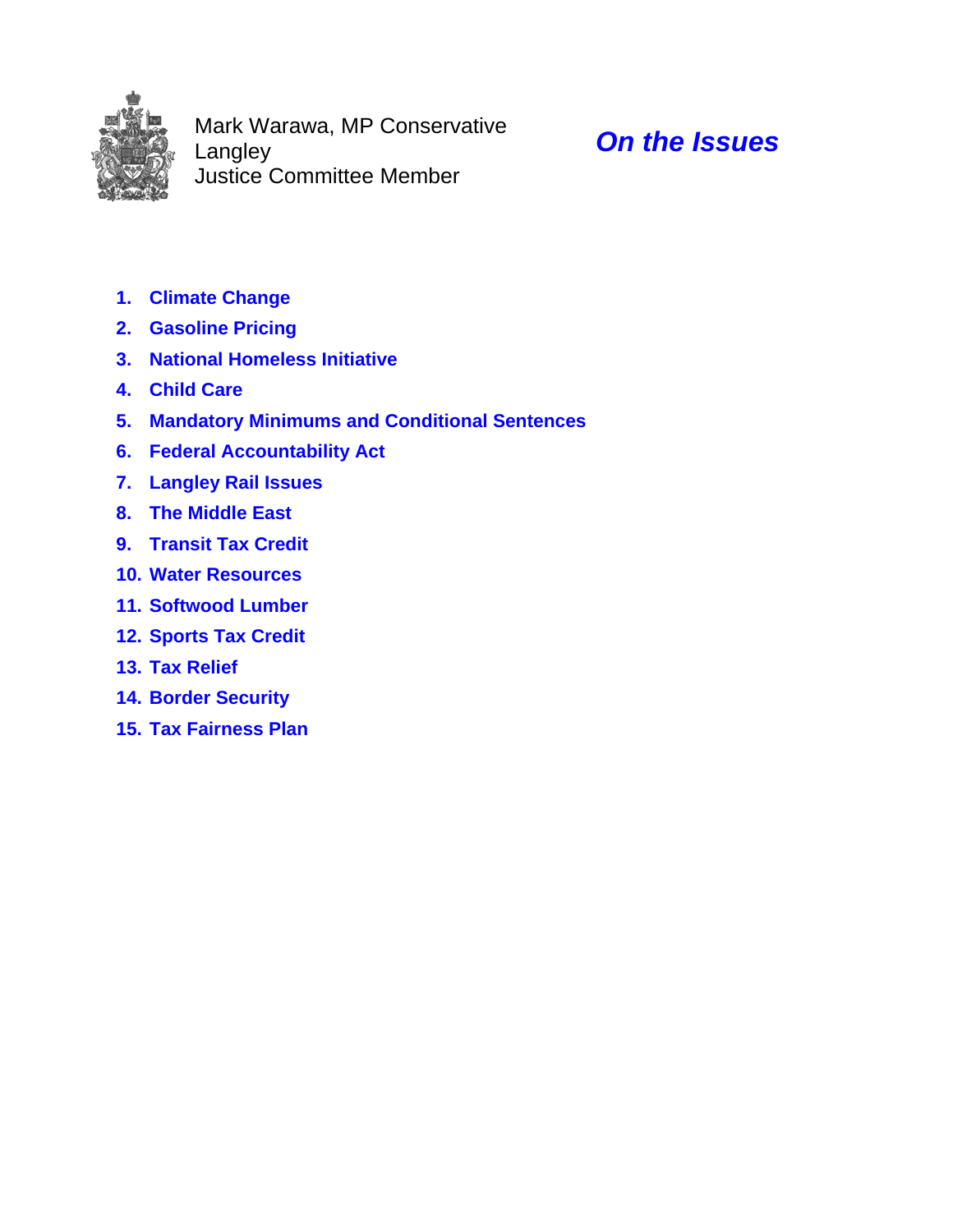#### **1. Climate Change**

As the MP for Langley, I find myself in a unique and wonderful position to work with a government that values a clean, healthy environment and is taking concrete action for a cleaner Langley, a cleaner Canada and a cleaner Earth.. Recently, many constituents have inquired about Canada's involvement in the Kyoto Protocol and I would like to explain the government's position on this important issue.

As background, the Kyoto Protocol set greenhouse gas emission reduction targets for **industrialized** countries. Greenhouse gases include, but are not limited to, carbon dioxide, methane, nitrous oxide, sulphur hexafluoride, and chlorofluorocarbons.

**Developing** countries, such as China, India and Mexico, do not have targets under the current agreement, and some industrialized countries such as the US and Australia did not ratify the agreement. It is interesting to note that China, India and the US account for more than 40% of global emissions of greenhouse gases, but do not have emission targets under Kyoto. In fact, 72% of the world's greenhouse gas emissions come from countries that do not have Kyoto targets. By comparison, Canada accounts for 2% of global emissions.

Under the previous Liberal government, Canada signed the Kyoto Protocol, committing to reduce greenhouse gas emissions to 6% below 1990 levels by 2012. The problem is, studies show that the Liberal government did little to meet the Kyoto target and, moreover, chose to hide that fact from Canadians. In fact, domestic greenhouse gas emissions were actually 35% *above* the Kyoto target by 2004, leaving Canada unable to achieve its Kyoto target through domestic action.

To meet the target, Canada would have had to send billions of tax payers' dollars overseas through the purchase of emissions credits. Not only is there no guarantee this money would be used responsibly to protect the environment, but the plan of sending billions of dollars overseas would have undermined our ability to clean up Canada and invest in Canadian technology to benefit the global environment.

This is the problem Environment Minister Rona Ambrose is left to solve. Contrary to recent reports, Canada is continuing to work within the Kyoto framework, and is fully committed to finding concrete ways to reduce greenhouse gas emissions. Minister Ambrose is actively working with our international partners to develop global approaches that will result in **real reductions** in greenhouse gas emissions. Canada is also considering other agreements that would encourage big polluters (such as the US, China and India) to participate.

The government is currently building a Made-in-Canada climate change plan that will be both realistic **and** effective. We are considering all options for reducing pollution and greenhouse gases, and are consulting with countries that have demonstrated best practices in the environment. We recognize that environmental issues are not limited by geographic or political boundaries. Our new Conservative government is working hard to reduce greenhouse gas emissions and air pollutants through consultation with environmental groups, industry and other levels of government.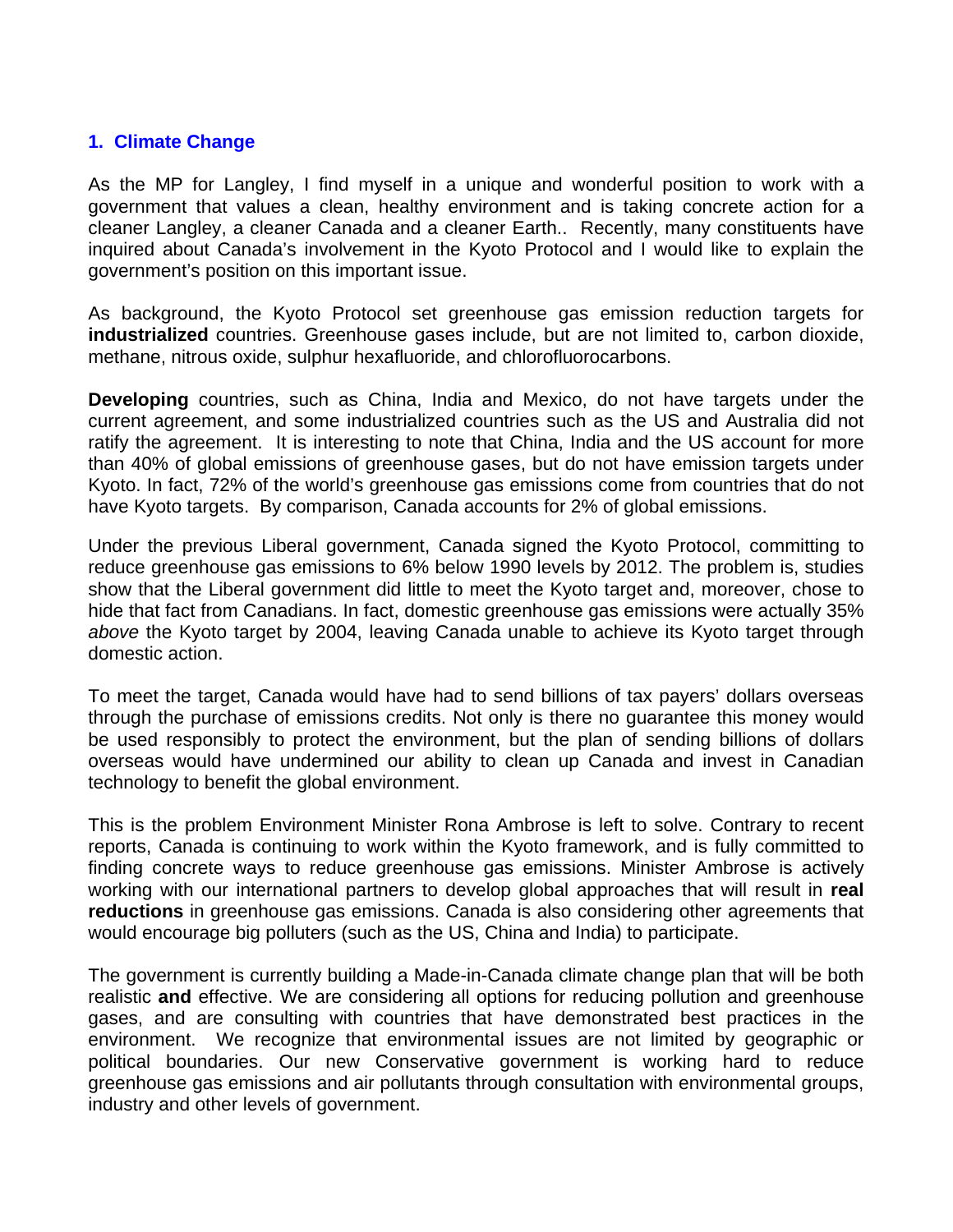We have introduced a transit tax credit to encourage Canadians to use public transport. We have reduced the sulphur content in fuels and are moving towards a 5% average renewable fuel content for motor fuels, which will also reduce greenhouse gas emissions, clean the air we breathe, and provide greater energy security. The Minister of Environment announced a plan will prevent the release of almost 10 tons of mercury over the next 10 years. We are committed to presenting a plan this fall that will address a framework around pollution controls, transportation emissions, renewable energy, and new technologies.

The health of Canadians and our environment needs to be a priority for everyone. I hope this commentary sheds some light on the action this government is taking to ensure tangible benefits for our country and our planet.

# **2. Gasoline Pricing**

You are right to raise concerns over the price of gas. The government monitors fluctuating prices to ensure they do not exceed normal reaction to market forces. Gasoline prices are largely determined by the effects of supply and demand on the price of crude oil, which has been rising due to increasing demand from emerging economies like China and India and to ongoing turmoil in the Middle East.

The federal government protects the competitive marketplace in Canada through the Competition Bureau to ensure there is no collusion in setting prices. Since 1990, the Competition Bureau has conducted six major investigations into allegations of collusion in the gasoline industry and found none.

In a free North American market where price is driven by supply and demand, there is no question that retailers take advantage of the uncertainty in crude oil reserves to drive up prices. Fluctuating prices at the pump show signs of healthy competition amongst retailers and consumers should take advantage of this competition to force retailers to keep their prices as low as possible. Natural Resources Canada also promotes energy conservation through the Office of Energy Efficiency. You will find valuable information on fuel efficient vehicles and improving fuel efficiency. You can access the office's website at:

http://oee.nrcan.gc.ca/transportation/personal/index.cfm?attr=0

### **3. National Homelessness Initiative**

The NHI is a community-based approach designed to support programs for alleviating homelessness in communities throughout Canada. These programs assist in the renovation of houses and buildings, and provide shelters and services for the homeless and those at risk of becoming homeless. The NHI also enables community service providers to decide on local priorities and make recommendations on how funds should be disbursed. Projects are funded according to the priorities identified by each community in its Community Plan.

As you may know, the NHI, including the Supporting Communities Partnership Initiative (SCPI), was due to expire in March 2006 but was extended by the new Government of Canada to March 2007 with funding of \$134.8 million. This extension will ensure that essential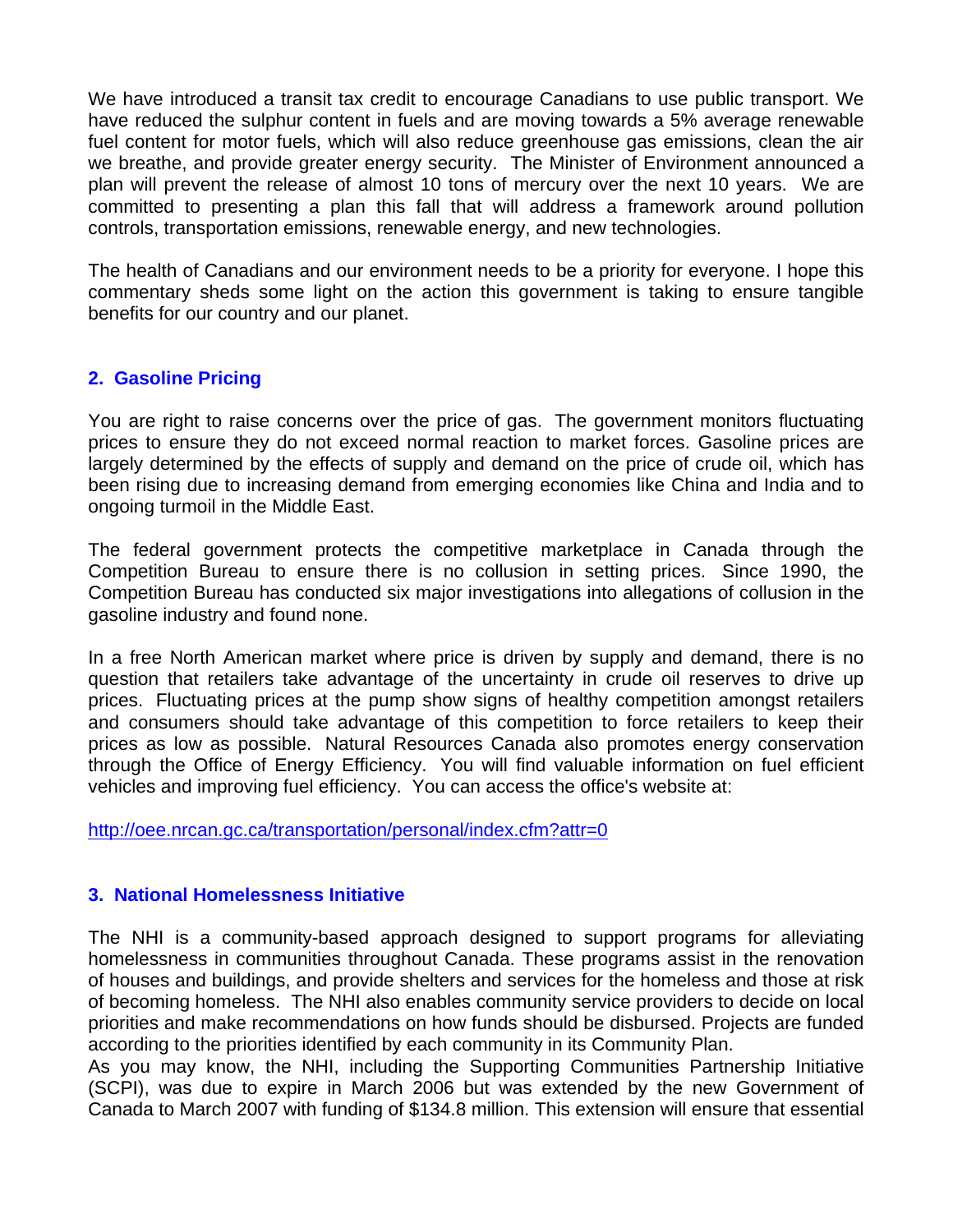shelter and related support services for the homeless are maintained in urban and rural communities across Canada.

Please be assured that there have been no reductions to the NHI, and the full amount of funding committed for 2006-07 has been allocated across the country. In addition, the Government of Canada recently confirmed that an additional \$37 million left unspent from 2005-06 will be made available for programming this year to meet additional needs.

## **4. Child Care**

Canada's new government is focused on helping ordinary working Canadians, and putting families first.

Canada needs strong families to ensure a bright future, and many parents are looking for support as they struggle to make ends meet. That is why on May 2 in our first budget we announced our new **Universal Child Care Plan** that delivers choice in child care, financial support and new child care spaces.

In the recent election campaign we committed to introducing this child care plan, and within our government's first 100 days we are following through with our promise. This is in sharp contrast to the previous government's litany of child care promises for 13 years that seemed grandiose but never materialized to help parents.

The **Universal Child Care Plan** has two components:

### **(1) The Universal Child Care Benefit**

This benefit provides direct support for parents through the \$100 per month, per child under six. Parents started receiving monthly cheques in the amount of \$100 in July 2006.

The cheques are provided in addition to existing measures such as the Canada Child Tax Benefit, the National Child Benefit Supplement and the Child Care Expense Deduction.

This benefit offers flexibility in child care delivery, by allowing parents the freedom to choose the child care option most suitable to their family's needs. Additionally, large segments of Canada's population – segments that would have been otherwise neglected, such as shift workers, stay-at-home parents, and people residing in rural and remote areas without access to daycare facilities – will also be assisted.

### **(2) The Child Care Spaces Initiative**

This initiative will create up to 125,000 new child care spaces over a five year period, beginning in 2007. These increased spaces will be more flexible, more accessible, and will be created in urban centres, small communities, and rural areas.

The Government of Canada will consult with individuals, provinces, territories, businesses, community and non-profit organizations to encourage the creation of child care spaces that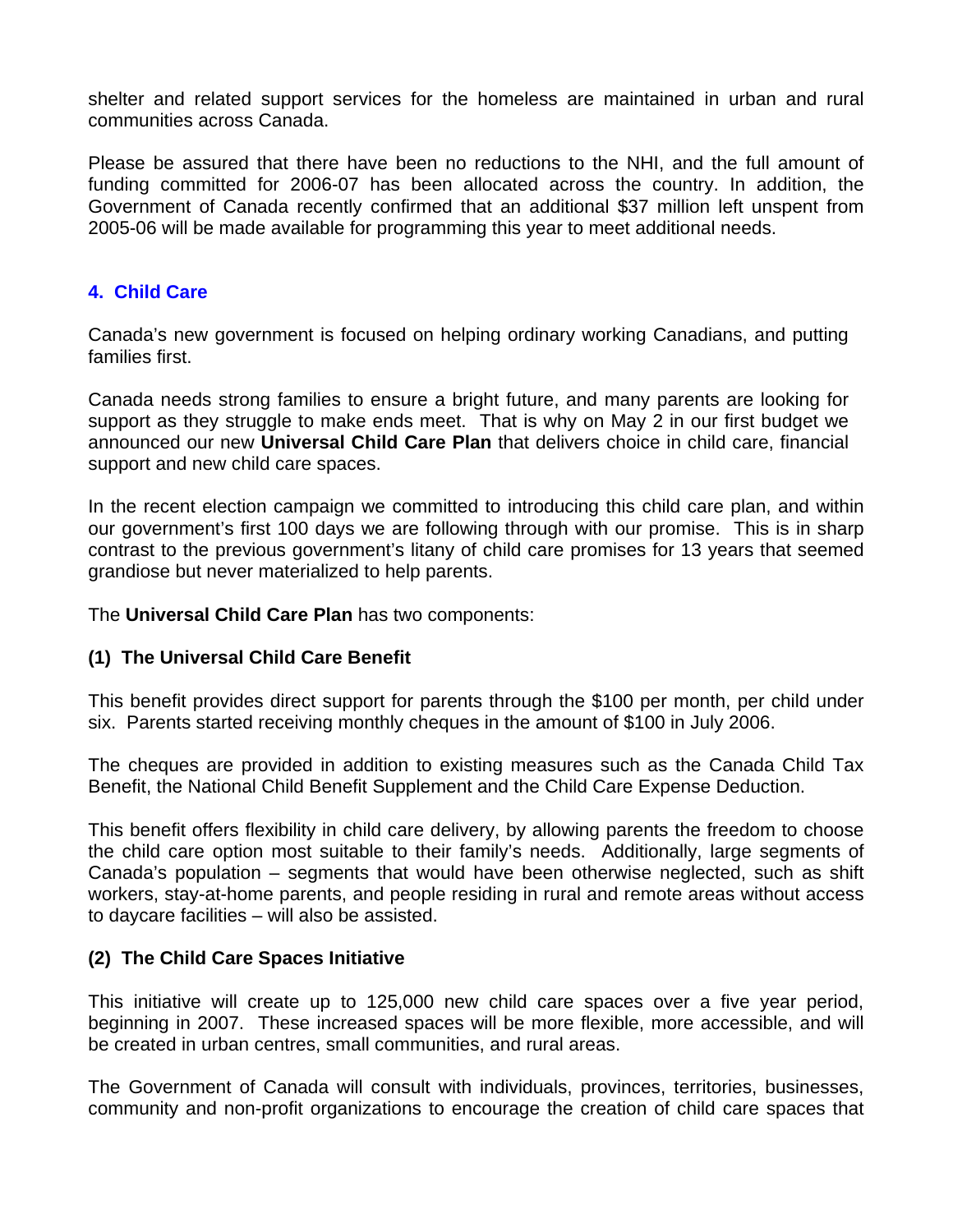respond to the real needs of parents, whether that means regular nine-to-five, weekday child care, or child care required during evenings and weekends.

Should you require any additional information on the new **Universal Child Care Plan**, including eligibility requirements, I strongly encourage you to visit www.universalchildcare.ca

# **5. Mandatory Minimums and Conditional Sentences**

Our government has introduced legislation proposing new and enhanced mandatory minimum penalties (MMPs) for firearms offences in the Criminal Code. This flagship bill and the accompanying legislation proposing restrictions on conditional sentences represent the first step toward fulfilling the government's priority commitment to make streets and communities safer by tackling crime.

The new government is meeting its commitment to Canadians by taking immediate action to get tough on gun crime.

The amendments proposed in this bill will help keep our streets and communities safer.

Firearms offences will result in tougher mandatory sentences that will escalate with repeat offences.

Adding new and enhanced Mandatory Minimum Penalties to the *Criminal Code* will ensure that sentencing reflects the serious nature of crimes that involve gun and gang violence.

If a firearm is used in a serious offence in connection with a gang, or if a prohibited or restricted weapon such as a handgun is used, the mandatory minimum sentence would be:

- o 5 years (on a first offence)
- o 7 years (if accused has one prior "use" conviction)
- o 10 years (if accused has more than one prior "use" conviction)

New or higher MMPs of three years (first offence) and five years (one prior "use" or serious "non-use" conviction) are proposed for the most serious "non-use" offences in the *Criminal Code* such as firearms trafficking and for a new offence that would be created -- robbery where a firearm is stolen.

### **Conditional Sentences:**

Alongside proposed reforms dealing with mandatory minimum penalties for gun crimes, our Government is introducing companion legislation that would prohibit the use of conditional sentences for serious and violent crimes.

These reforms will help keep our streets and communities safer by ending the use of conditional sentences – including house arrest – for serious offences.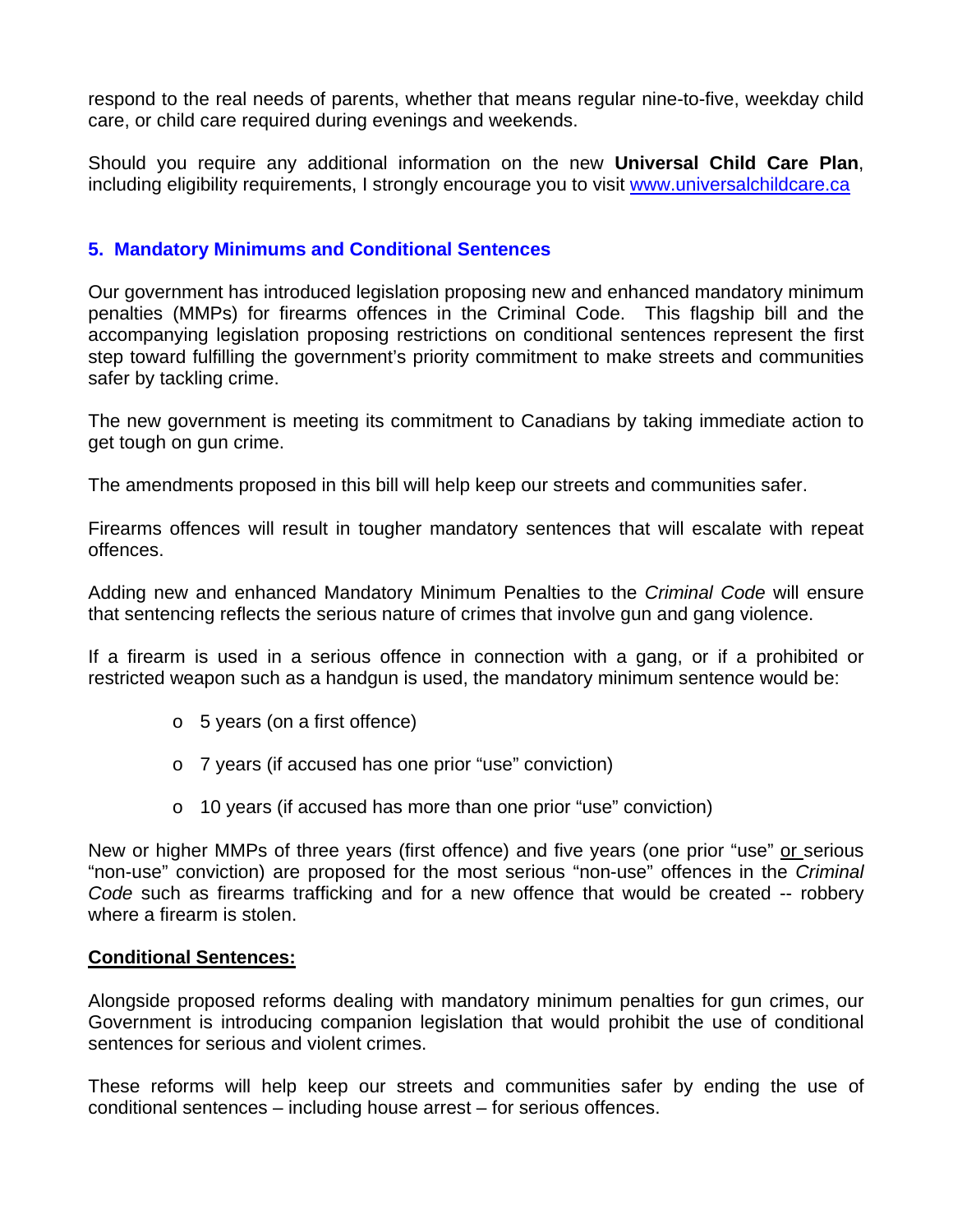Conditional sentences would be prohibited for offences prosecuted by indictment and punishable by a maximum of 10 years or more.

The reforms will help ensure a cautious and more appropriate use of conditional sentences, reserving them for less serious offences that pose a low risk to community safety.

This legislation will help improve public confidence in the use of conditional sentences, by helping to ensure criminals face penalties that match the seriousness of their crimes.

A conditional sentence is a sentence of imprisonment of less than two years that may be served in the community if several conditions are met.

# **6. Federal Accountability Act**

The *Federal Accountability Act* is about fixing the system for Canadians. It's about strengthening and streamlining how government works. It's about making government more effective and accountable.

With this plan, the Government of Canada is delivering on its commitment to stand up for accountability. It is taking action to earn back the trust of Canadians.

The Act is about moving from a culture of entitlement to a culture of accountability. It's about making everyone in government—from the Prime Minister on down—answerable to Canadians.

It is about letting Canadians know that their hard-earned tax dollars are being spent properly and wisely.

Concrete changes for Canadians include:

- $\circ$  reducing the opportunity to exert influence with money by banning corporate, union, and large personal political donations;
- o giving Canadians confidence that lobbying is done ethically with a five-year lobbying ban on former ministers, their aides, and senior public servants;
- o ensuring people who see problems in government know they can speak up by providing real protection for whistleblowers; and
- o ensuring Canadians know how their money is spent by enhancing the power for the Auditor General to follow the money.

Below is the companion Action plan to the Government's proposals including the new *Federal Accountability Act*

### **Reforming the financing of political parties**

Money shouldn't have the ear of Government—Canadians should. The *Federal Accountability Act* will help take government out of the hands of big corporations and big unions, and give it back to ordinary Canadians.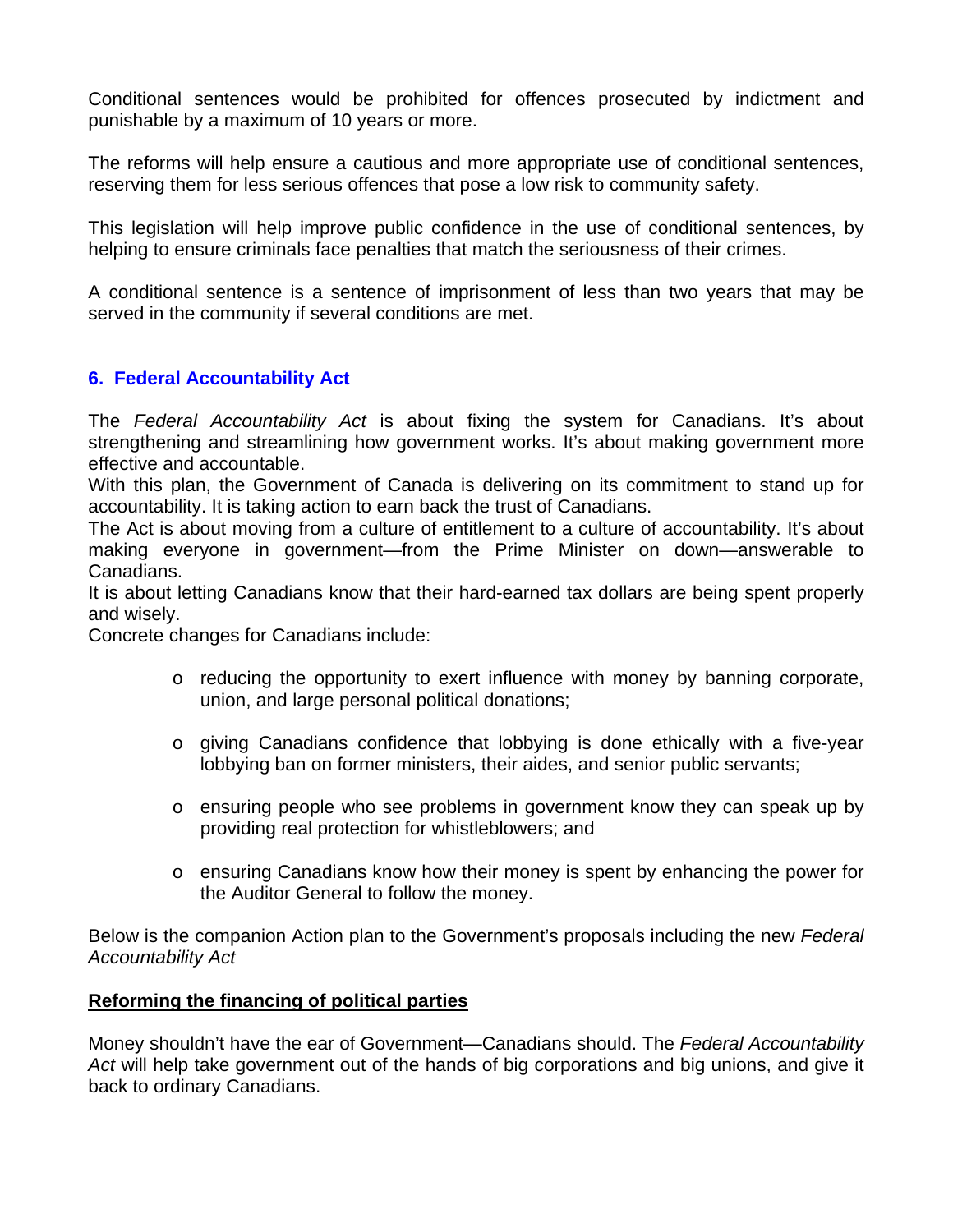• The *Federal Accountability Act* will limit individual donations to \$1,000 a year, ban contributions by corporations, unions, and organizations, and prohibit cash donations of more than \$20.

Together with other measures to ban secret donations to political candidates, these changes will increase transparency and help Canadians feel more confident about the integrity of the democratic process.

#### **Banning secret donations to political candidates**

While campaign donations are regulated, riding associations can still give large amounts of campaign money to candidates through trust funds. Thanks to this loophole, some Members of Parliament have accumulated large, secret trust funds. The Chief Electoral Officer estimates millions of dollars may be held in these trusts.

- The *Federal Accountability Act* will ban transferring trust-fund money to candidates or political parties and give powers to the new Conflict of Interest and Ethics Commissioner to order that trusts not be used for political purposes or be wound up.
- The Act will also prohibit candidates from accepting gifts that might reasonable be seen to risk influencing them in the performance of their elected duties.

Together with other measures to reform the financing of political parties, these changes will increase transparency and help Canadians feel more confident about the integrity of the democratic process.

### **Strengthening the role of the Ethics Commissioner**

Canadians expect elected representatives and public-officer holders to make decisions in the public interest, without any consideration of personal gain. Public-office holders must perform their duties and arrange their private affairs in a manner that will avoid real or perceived conflicts of interest.

- The *Federal Accountability Act* will combine the positions of Ethics Commissioner and Senate Ethics Officer to create a new Conflict of Interest and Ethics Commissioner with powers to fine violators and consider public complaints.
- The Act will also create a new *Conflict of Interest Act* and ban ministers from voting on matters connected to their business interests.

These and other measures will create a strong conflict of interest and ethics regime to help build public confidence in government and our parliamentary institutions.

#### **Toughening the** *Lobbyists Registration Act*

People shouldn't get rich bouncing between government and lobbying jobs. Lobbyists shouldn't be allowed to charge success fees where they only get paid if they deliver the policy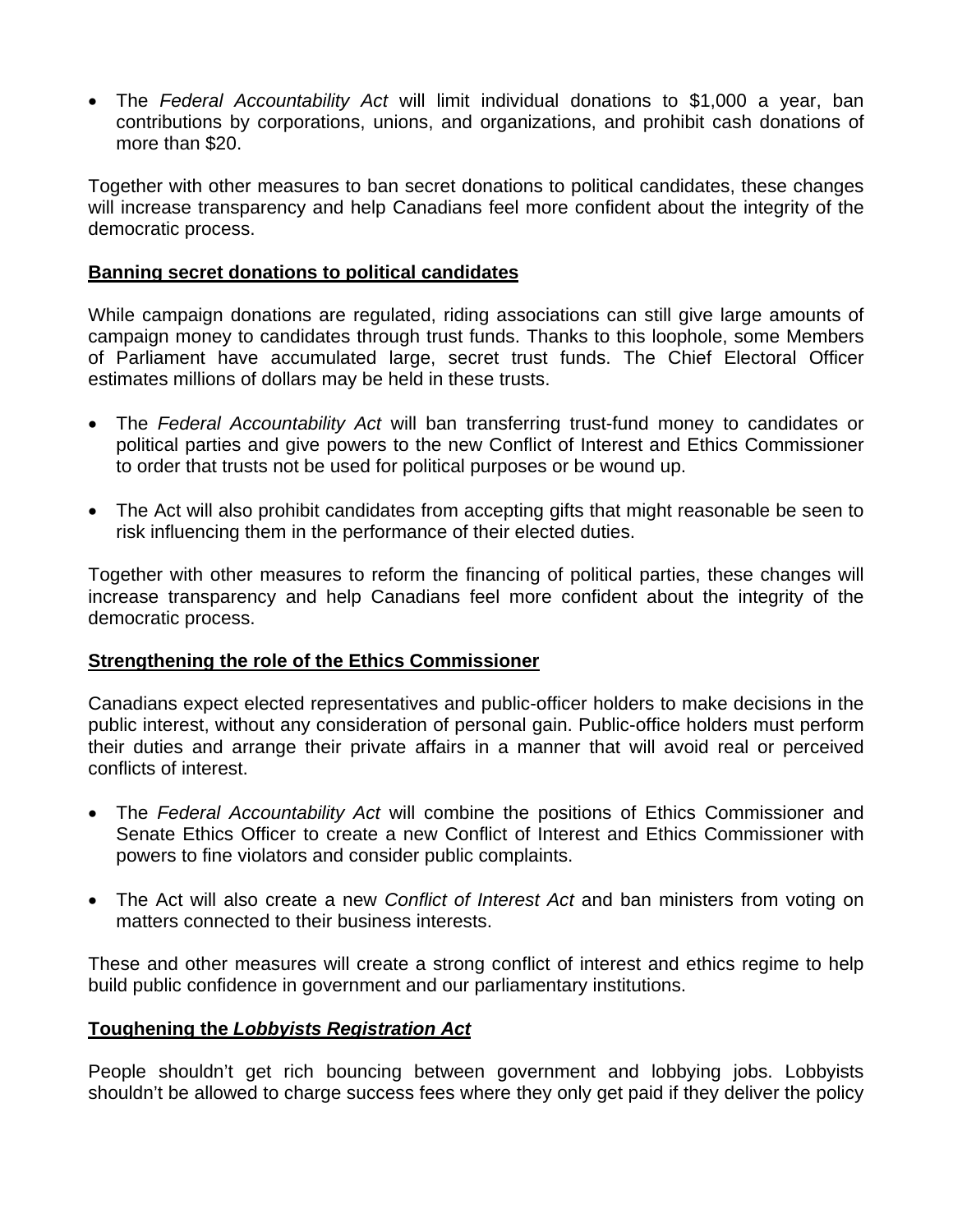change their clients want. Canadians understand that lobbying is a legitimate aspect of democratic life, but they want lobbying to be open and transparent.

- The Government will get rid of success fees and extend the ban on lobbying activities to five years for former ministers, their aides, and senior public servants.
- In addition, the Government will create a new Commissioner of Lobbying with the resources to investigate violations and enforce the rules.

These changes will give the Commissioner of Lobbying the independence and necessary powers to ensure that lobbying is done in a transparent and ethical way.

### **Ensuring truth in budgeting**

Improving the transparency and credibility of the Government's fiscal forecasting and budget planning process will help make it more accountable to Parliament and to Canadians. Parliamentary committees should have access to independent and objective analysis and advice on economic and fiscal issues.

- The *Federal Accountability Act* will create a new Parliamentary Budget Officer to support Members of Parliament and parliamentary committees with independent analysis on economic and fiscal issues.
- The Government will also provide quarterly updates to government fiscal forecasts.

These changes will increase transparency in the Government's fiscal planning process and enable Parliament to better hold government to account.

#### **Making qualified government appointments**

Right now there is no consistent process for appointing Agents and Officers of Parliament. The appointment process for government agencies, boards, and commissions is not transparent or as merit-based as it could be, and under the previous government, ministerial staffers received favoured treatment in filling public-service positions.

- The *Federal Accountability Act* will introduce a consistent appointment process for Agents and Officers of Parliament with a meaningful role for Parliament.
- It will also create a new Public Appointments Commission to oversee appointments to agencies, boards, and commissions, and end priority treatment for ministerial aides when they apply for public-service positions.

The reforms will assure Canadians that appointments of Agents and Officers of Parliament are approved by both Houses, that government appointments reward merit while respecting the values of openness and fairness, and that political staffers cannot "jump the line" into the public service.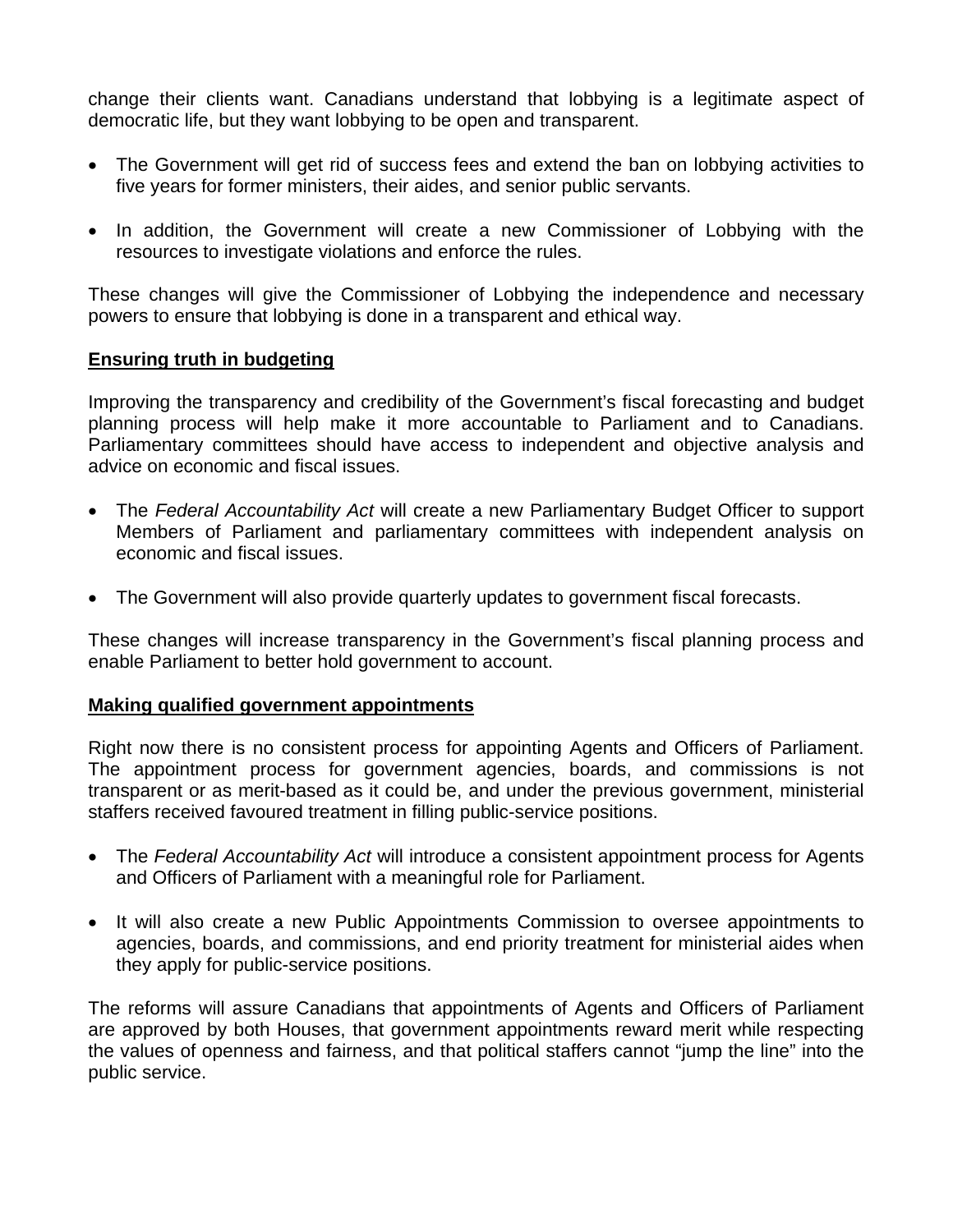## **Cleaning up the procurement of government contracts**

The Government of Canada is one of the largest purchasers of goods and services in the country. Its purchasing practices should be free of political interference and conducted fairly so that all companies—regardless of size and location—have the opportunity to compete for government work.

- The *Federal Accountability Act* will include an overarching statement of principles that will commit the Government to promote a fair, open, and transparent bidding process.
- The Government will review its purchasing practices to ensure they are free from inappropriate political interference; develop a *Code of Conduct for Procurement* that will apply to both suppliers and public servants; and appoint a Procurement Auditor to review practices across government, consider complaints, and help resolve disputes.
- In addition, the Government will ensure that small vendors in all regions of Canada receive due consideration in bidding for government contracts, and provide more resources for the Office of Small and Medium Enterprises to address the concerns of smaller firms.

Through these measures the Government will ensure that procurement is fair, open, and transparent, and that small vendors and vendors in all parts of the country have the opportunity to compete for government contracts.

### **Cleaning up government polling and advertising**

The Government uses public opinion research and advertising to listen to and communicate with Canadians. Recent political scandals regarding sponsorship and advertising have raised legitimate concerns about the transparency, fairness, and value for money of the procurement process in these areas.

- The *Federal Accountability Act* will require the Government to publicly release, in writing, polling findings within six months.
- The Act will also prohibit verbal-only reports.
- In addition, an independent advisor will be appointed to review public opinion research practices identified by the Auditor General and to report publicly on the findings of this review.
- Finally, departments will be asked to conduct risk-based audits of their advertising and public opinion research activities and processes.

These measures will ensure value for money in public opinion research and advertising contracts, and preclude these contracts from being awarded or used for partisan reasons or political benefit.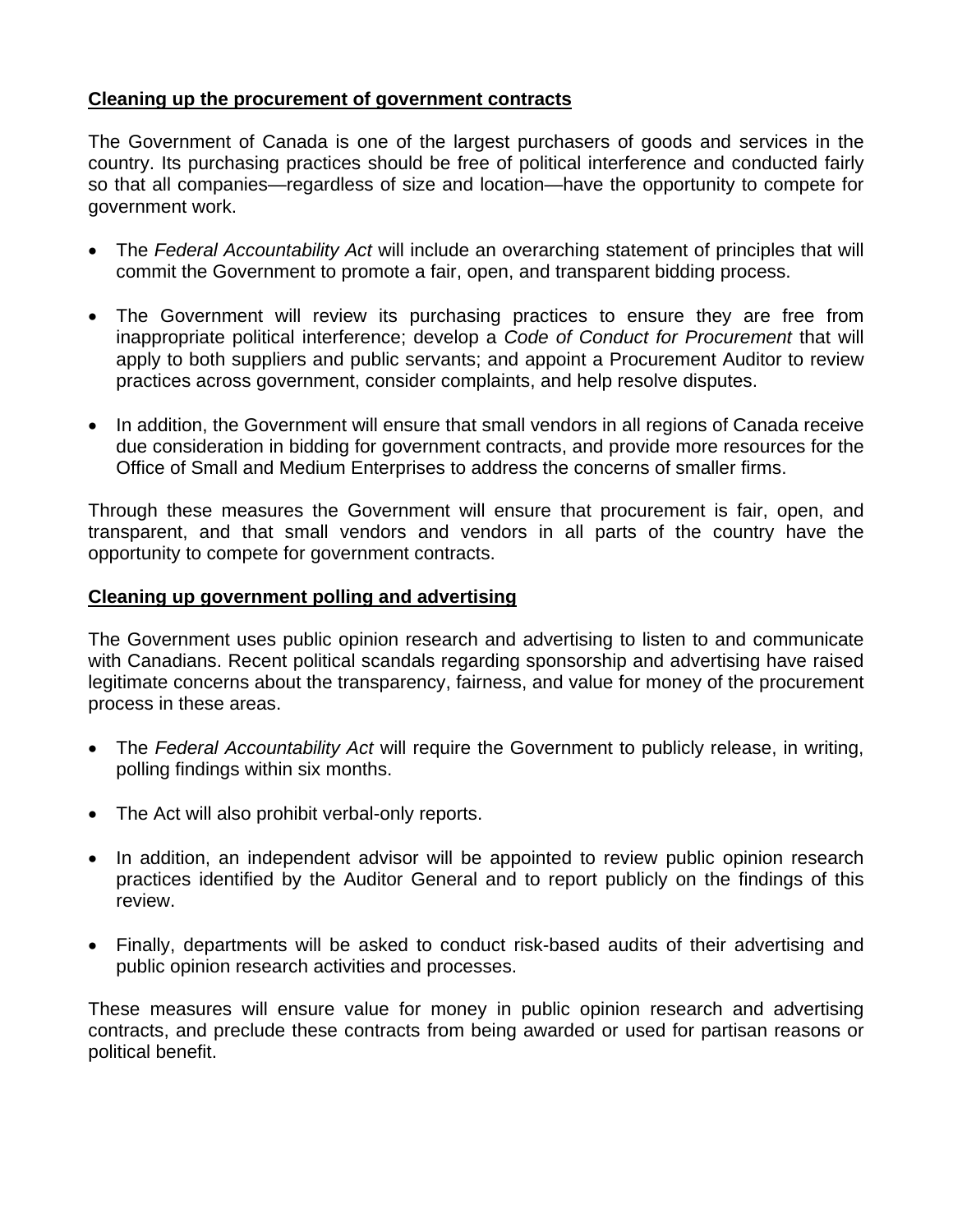### **Providing real protection for whistleblowers**

People who see problems in government need to know they can speak up. Too often whistleblowers have been punished for saying the truth.

- The Government will give real protection for whistleblowers by making the Public Sector Integrity Commissioner an Agent of Parliament with the power to enforce the *Public Servants Disclosure Protection Act*.
- The Government will also create a new, independent tribunal with the power to order remedies and discipline, it will expand whistleblower protection to all Canadians who report government wrongdoing, and it will make public more information on wrongdoing.

These changes will help create an environment in which employees and all Canadians can honestly and openly report government wrongdoing without fear of reprisal.

### **Strengthening access to information legislation**

Canadians deserve better access to government information. The Government of Canada belongs to the people, and it should not unnecessarily obstruct access to information.

- The *Federal Accountability Act* will extend the *Access to Information Act* to include seven Crown corporations, seven Agents of Parliament, and three foundations created under federal statute.
- The Government also tabled a draft bill and discussion paper to further reform the access law, in collaboration with parliamentarians, Canadians, and stakeholder groups.

These changes will make government more open and transparent. At the same time, the Government will ensure a broad range of views is considered in exploring ways to further strengthen access to information legislation.

### **Strengthening the power of the Auditor General**

Canadians deserve to know how their hard-earned tax dollars are spent. The Auditor General needs the power to follow the money to make sure it is spent properly and wisely.

- The Government will give new powers to the Auditor General to audit individuals and organizations that receive federal money.
- It will enshrine in law ongoing department reviews of granting programs.
- It will establish an independent blue-ribbon panel to identify barriers to access for recipients of government grants and contributions.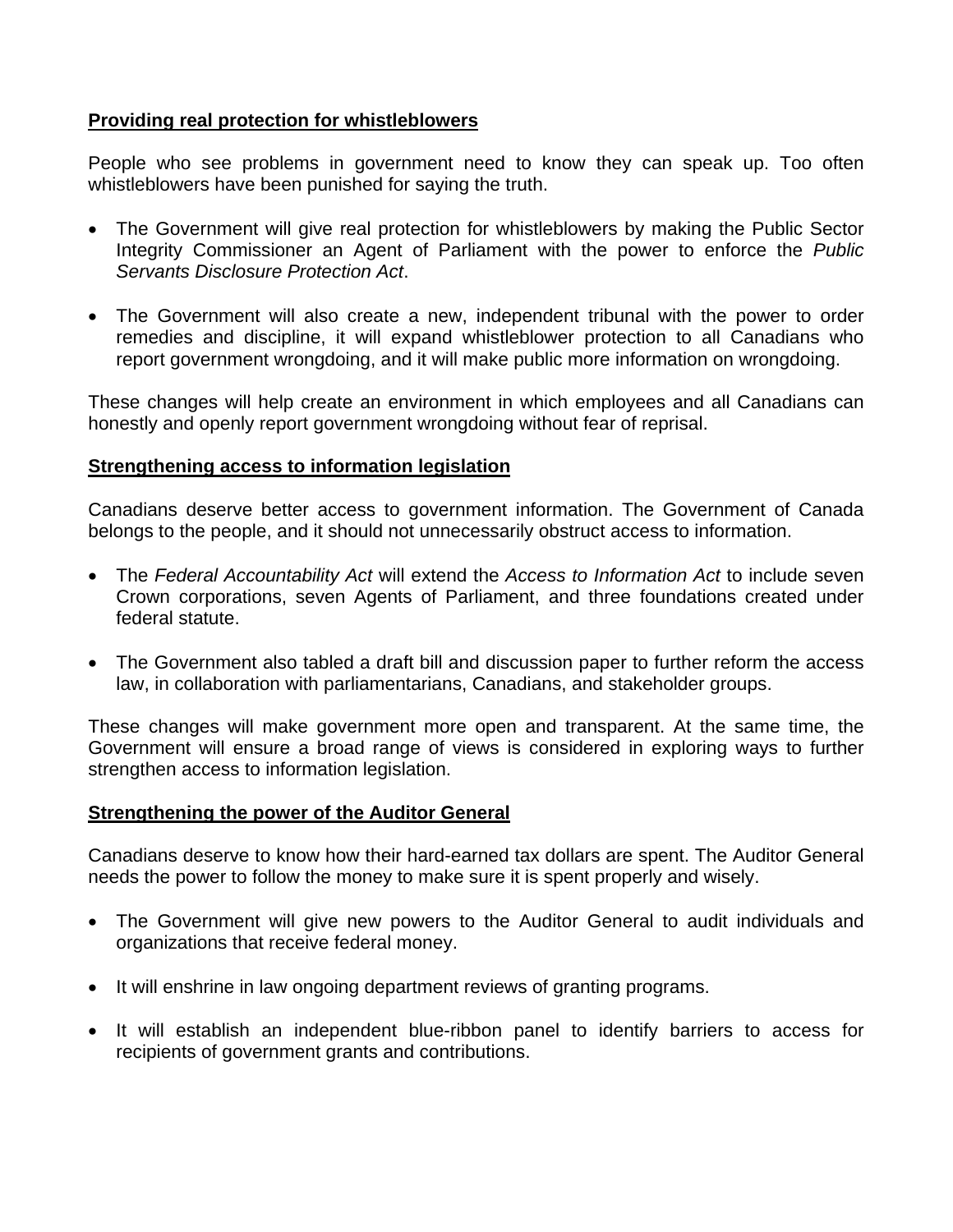These changes will strengthen the role of the Auditor General as an independent and reliable source of information about government spending, and will help eliminate the administrative burden on individuals and organizations that receive federal funding.

## **Strengthening auditing and accountability within departments and agencies**

It is vital to government accountability that the roles and responsibilities of deputy ministers are clear. In addition, independent, objective, and timely internal audit services within departments reinforce good stewardship practices and sound decision making.

- The *Federal Accountability Act* will designate deputies as accounting officers and make them accountable before appropriate parliamentary committees for their responsibilities, which will be clearly spelled out.
- The Act also establishes a clear process to resolve disputes between ministers and deputies.
- In addition, the Act will strengthen internal audit functions within departments, strengthen governance structures in Crown corporations, and introduce tougher penalties for fraudulent misuse of public funds.

These measures will clarify the roles and responsibilities of deputy ministers and, together with a stronger internal audit capacity and strengthened corporate governance structures, will help ensure departments and Crown corporations are well managed.

### **Creating a Director of Public Prosecutions**

It is important for transparency and for the integrity of the federal justice system that prosecutions under federal law operate independently of the Attorney General of Canada and of the political process. Crown counsel within the Federal Prosecution Service of the Department of Justice and legal agents currently prosecute federal offences throughout Canada, and provide legal advice to investigative agencies and government departments in matters of criminal law.

- The *Federal Accountability Act* will create a new, independent Director of Public Prosecutions to prosecute criminal offences under federal law.
- The new Director will reside outside the Department of Justice and will be required to submit an annual report to be tabled in Parliament.

The new federal Office of the Director of Public Prosecutions reflects the best features of similar offices in other jurisdictions. It will have the independence to pursue prosecutions under federal law and will report publicly to Canadians on its performance.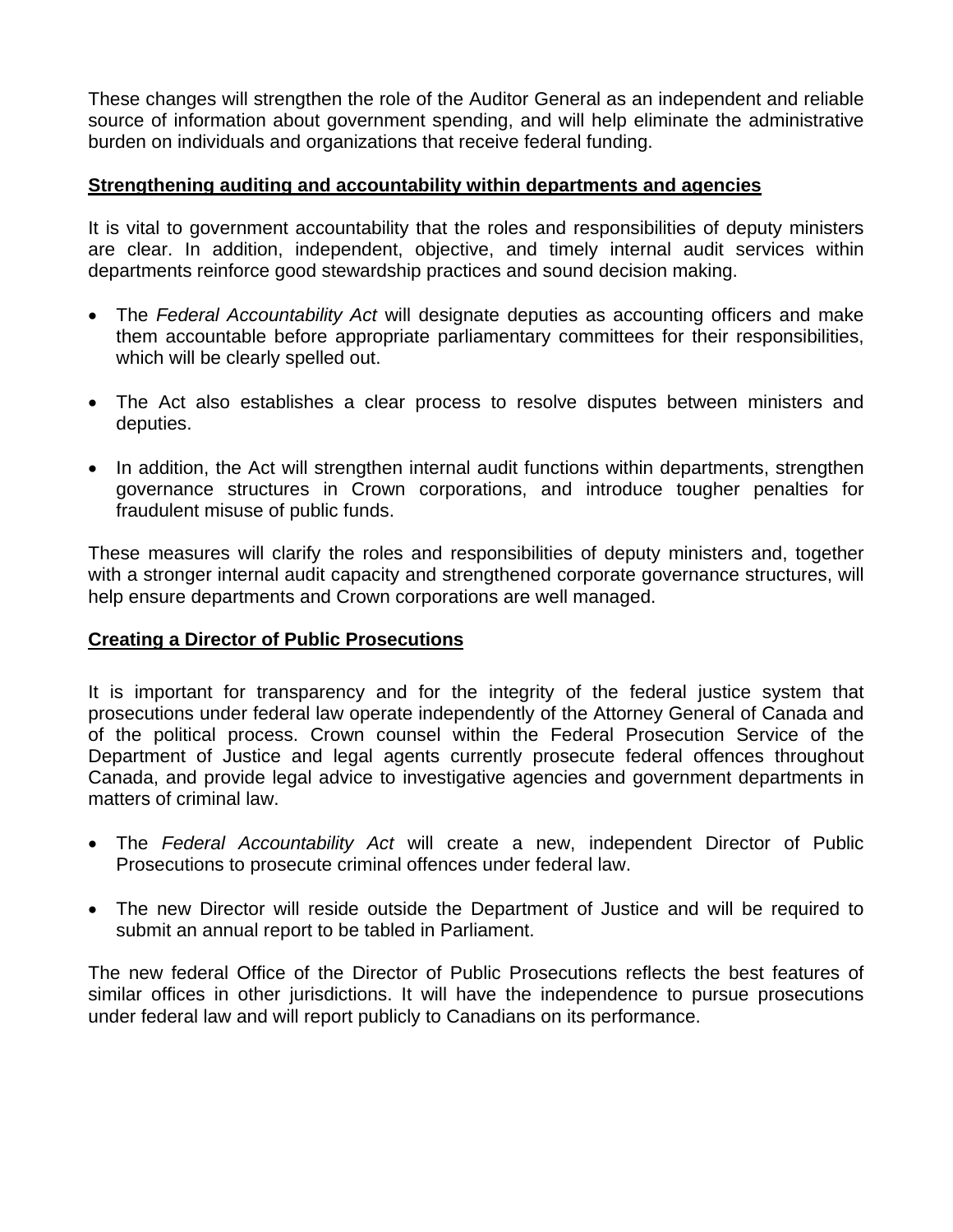#### **7. Langley Rail Issues**

I am working along with Langley municipal and provincial governments toward a short term goal of the Mufford/Glover interchange as well as a long-term project which could involve rerouting the line outside of Langley's core. I served as member of the Langley Rail Task Force, which is a consortium of stakeholders, including municipal representatives, the VPA, the BC government, the railways and others. The Task Force was charged with looking into all avenues to satisfy the rail issues facing Langley.

I have been very active on this issue and finally gotten Transport Canada to agree to implement a study into alternative routes for the rail line through the Fraser Valley, which should commence in the new year. One suggested alternative route would be to construct a "Y" at Colebrook Road, and utilize the Burlington Northern line as part of the route. We are also looking at the necessity of replacing the Patullo rail bridge and how that project might best fit into the overall rail traffic issue in the lower mainland, not just Langley.

I am working diligently with others on this issue, and consider it a top priority of my mandate. I am confident that the political will exists on all sides to ensure an amiable resolution to theses issues. I would ask that you please contact the Township of Langley website for more information from local government on this most important issue.

#### **8. The Middle East**

The conflict has been between Israel and Hezbollah, not Lebanon. The Conservative Government has stated that Israel as a sovereign nation has the right to protect itself, but the government also urged Israel to use restraint. Hezbollah, a listed terrorist group has stated again and again that its purpose is to destroy the state of Israel and commit genocide on the Jewish people.

This recent conflict began on July 12, 2006, when Hezbollah militants killed eight Israeli soldiers and kidnapped two. The Canadian government, under the leadership of Prime Minister Harper and Foreign Affairs Minister Peter MacKay, drafted a ceasefire statement. On July 16, the heads of all of the countries attending the G-8 nation summit in Russia signed that ceasefire statement. On July 26, all G-8 nations again called for a ceasefire.

The Conservative Government also recognizes that there are many complex issues at play in the region. To that end, the Canadian government has recently announced the creation of a \$25-million Lebanon Relief Fund in response to the humanitarian, recovery, stabilization and early reconstruction needs of those affected by the recent crisis in Lebanon. This is a twoyear fund and will be used to respond to requests by the Red Cross/Red Crescent, the United Nations and other multilateral organizations and NGOs for their efforts in Lebanon The funds will be applied towards basic infrastructure, such as rebuilding the airport, roads, sewers, bridges, etc. These funds are in addition to the \$5.5-million that was already announced to respond to the immediate humanitarian needs in Lebanon. Canada has also supported the efforts of humanitarian agencies in Lebanon by including humanitarian personnel and over 140 tonnes of relief items.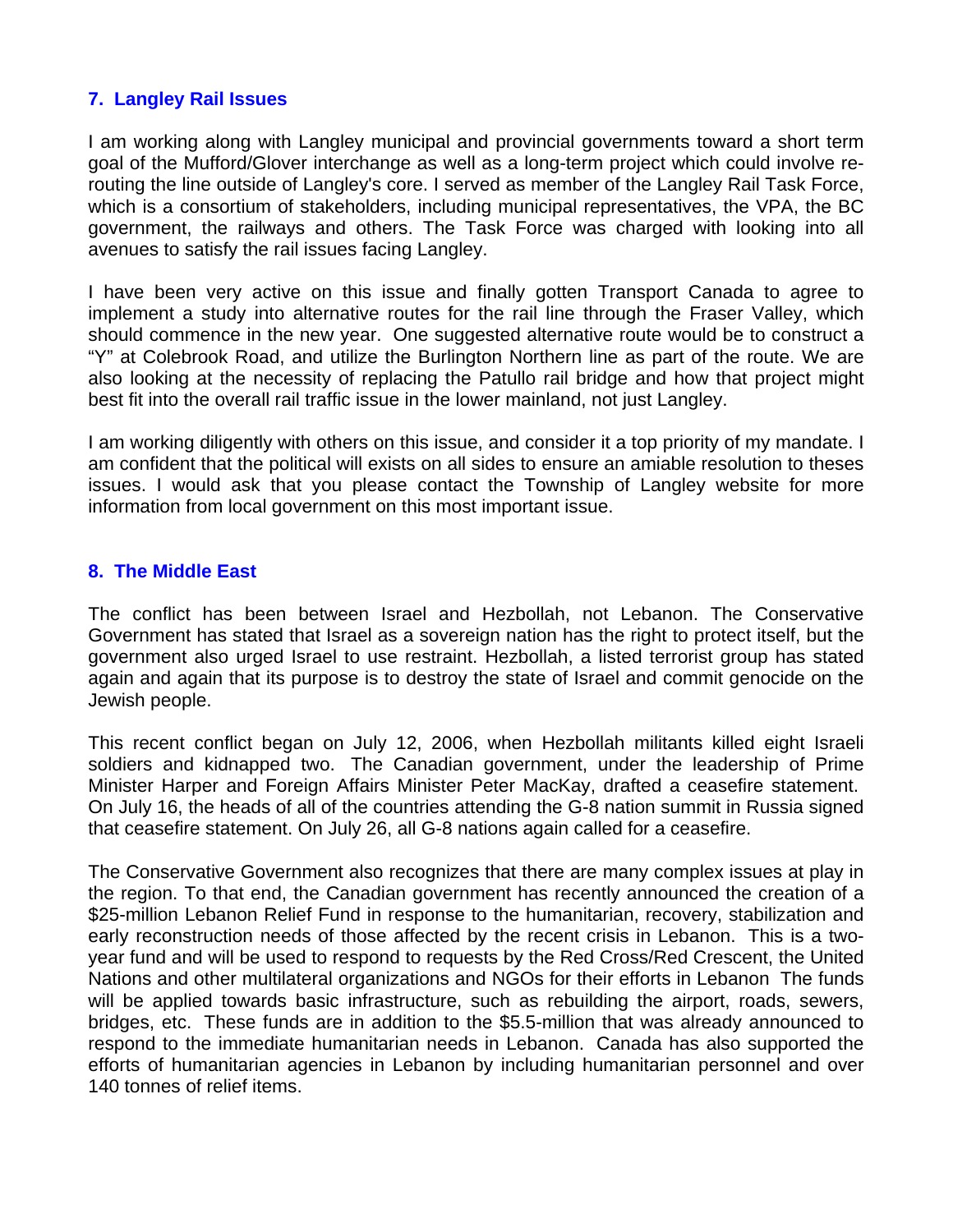The situation in Lebanon and Israel has been grim, and I am sure Canadians' most fervent wish is that there will be a lasting peace in the region. To that end, Canada—and other nations—must sincerely work with people in the region who will work for peace and not just appeasement.

Your thoughts on this matter are written and said with great care and attention to the issue, and if you are interested in further information on the Canadian Government's International Policies, including those within the Middle East, you may be interested in a link to Canada's Foreign Affairs Web site, entitled "Canada in the World." It can be found at http://www.international.gc.ca/cip-pic/menu-en.asp. with further in depth information at http://www.international.gc.ca/cip-pic/about/policy\_positions-en.asp.

## **9. Transit Tax Credit**

Preserving clean air and fighting global warming are top priorities for Canadians. We must act decisively to reduce smog and greenhouse gas emissions.

Increased use of public transit is an essential part of the new Conservative government's plan to reduce air pollution including the emission of carbon dioxide and other greenhouse gases. Public transit also helps to combat traffic congestion.

One way to promote increased transit ridership is through tax incentives. Canada's Commissioner of the Environment and Sustainable Development recently endorsed the use of the tax system to encourage environmentally friendly behavior:

"The tax system, by influencing the actions of Canadians, can have important direct and indirect impacts on the environment and sustainable development. As the department responsible for analysis and advice on the structure of the tax system, Finance Canada has the opportunity to influence sustainable development in Canada by better integrating the economy and the environment."

Groups such as the Canadian Urban Transit Association (CUTA) have specifically advocated the use of tax incentives to promote the use of public transit.

#### **What we promised**

A new Conservative government will immediately provide a 16 per cent federal tax credit on transit passes for travel on buses, light-rail and subways.

In other words, commuters will see their federal income tax reduced by 16 per cent of the amount they spend on public transit.

The tax credit will apply to all transit passes, whether annual, monthly or weekly, and also to other fare payment options (*e.g*., multi-ride passes, bulk ticket purchases). The only requirement is that the taxpayer must provide receipts for the purchase. Most commuters already have the option of purchasing transit passes; we will encourage *all* transit systems to offer this option as a means of encouraging regular ridership.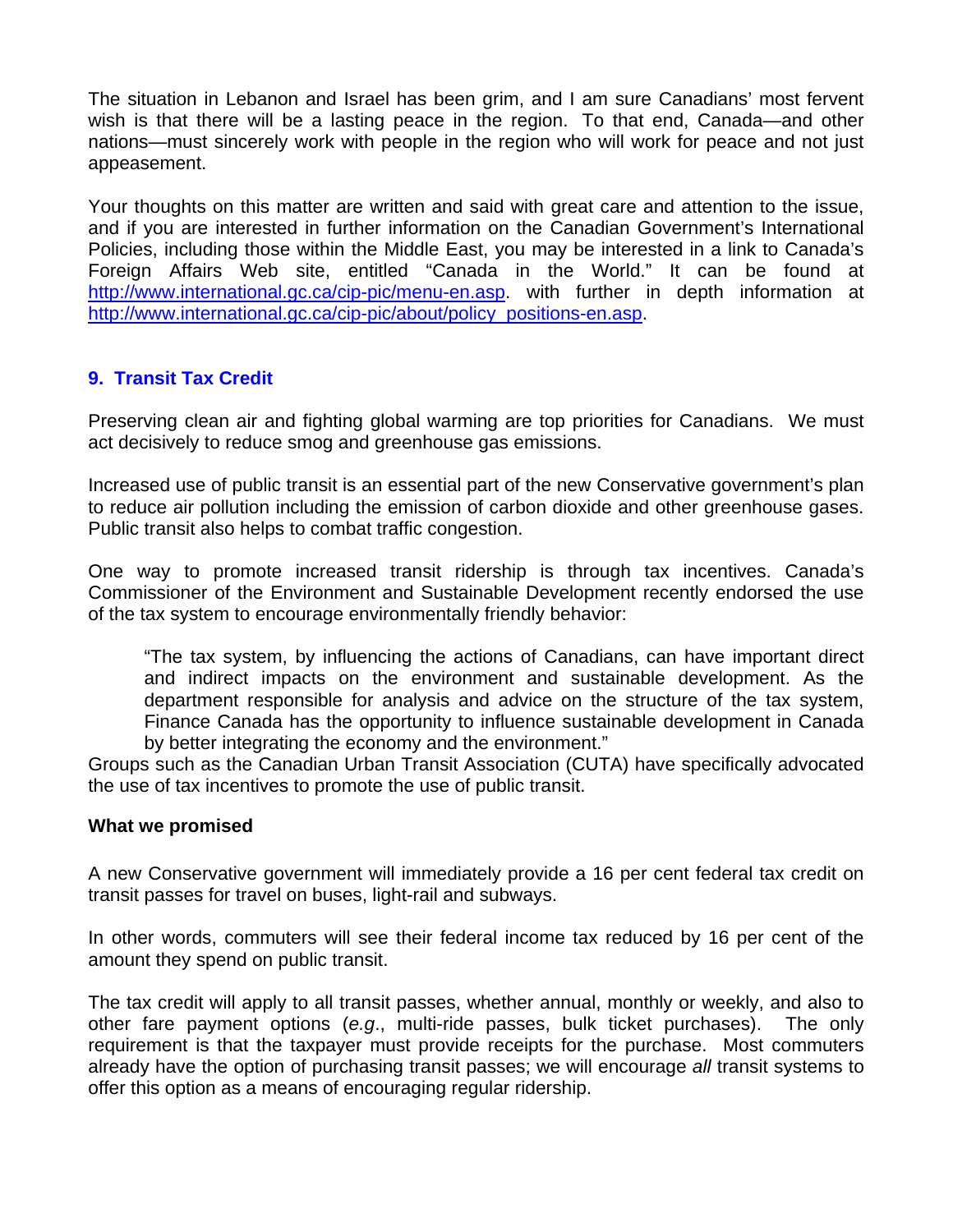There is no upper limit to the amount of transit costs that may be claimed by Canadians and subject to the federal tax credit. (Receipts must be provided when tax returns are filed.) This is of particular benefit to commuters who must buy separate passes for two connecting transit systems (*e.g*. TTC and GO Transit in the Greater Toronto Area, or AMT and STM in Montreal).

# **What we delivered**

# *Public Transit—A Tax Credit for Individuals*

Canada's new government wants to encourage individuals to use public transit. Increasing public transit use will ease traffic congestion in our urban areas and improve the environment.

- Budget 2006 includes a non refundable tax credit on the cost of monthly (or longer) public transit passes, effective July 1, 2006.
- This measure will encourage public transit use by providing \$150 million in 2006–07 and \$220 million in 2007–08 in benefits to approximately 2 million Canadians who make a sustained commitment to use this environmentally friendly mode of transportation.
- An individual who purchases passes costing \$80 per month throughout the year will enjoy a tax reduction of up to \$75.00 in 2006 and up to \$150.00 in 2007. (see *Focusing on Priorities*: The Budget Plan 2006, p. 116)

### **Who will benefit ?**

• All transit users, including commuters, students and seniors, will qualify. The effectiveness of this measure will depend on transit authorities continuing to work to boost ridership through quality service and low fares.

### **Impact**

Statistics show that if public transit is more affordable, then more people will choose to use it. The National Climate Change Secretariat has suggested that this policy could increase transit ridership by 25 to 50 per cent. The secretariat's work was based on the American experience with tax deductible transit passes.

Student experience is also relevant when considering whether more affordable public transit will increase ridership. According to the Canadian Urban Transit Association, when B.C. Transit offered less expensive passes to students in Victoria, it saw student ridership increase by 50 per cent over three years.

In London, a similar program offered to students at the University of Western Ontario and Fanshawe College precipitated an overall system ridership increase of 26 per cent in three years.

### **Transit Facts**

• About 2.3 million Canadians aged 55 and over rely on public transit for activities like running errands, visiting friends and getting to medical appointments.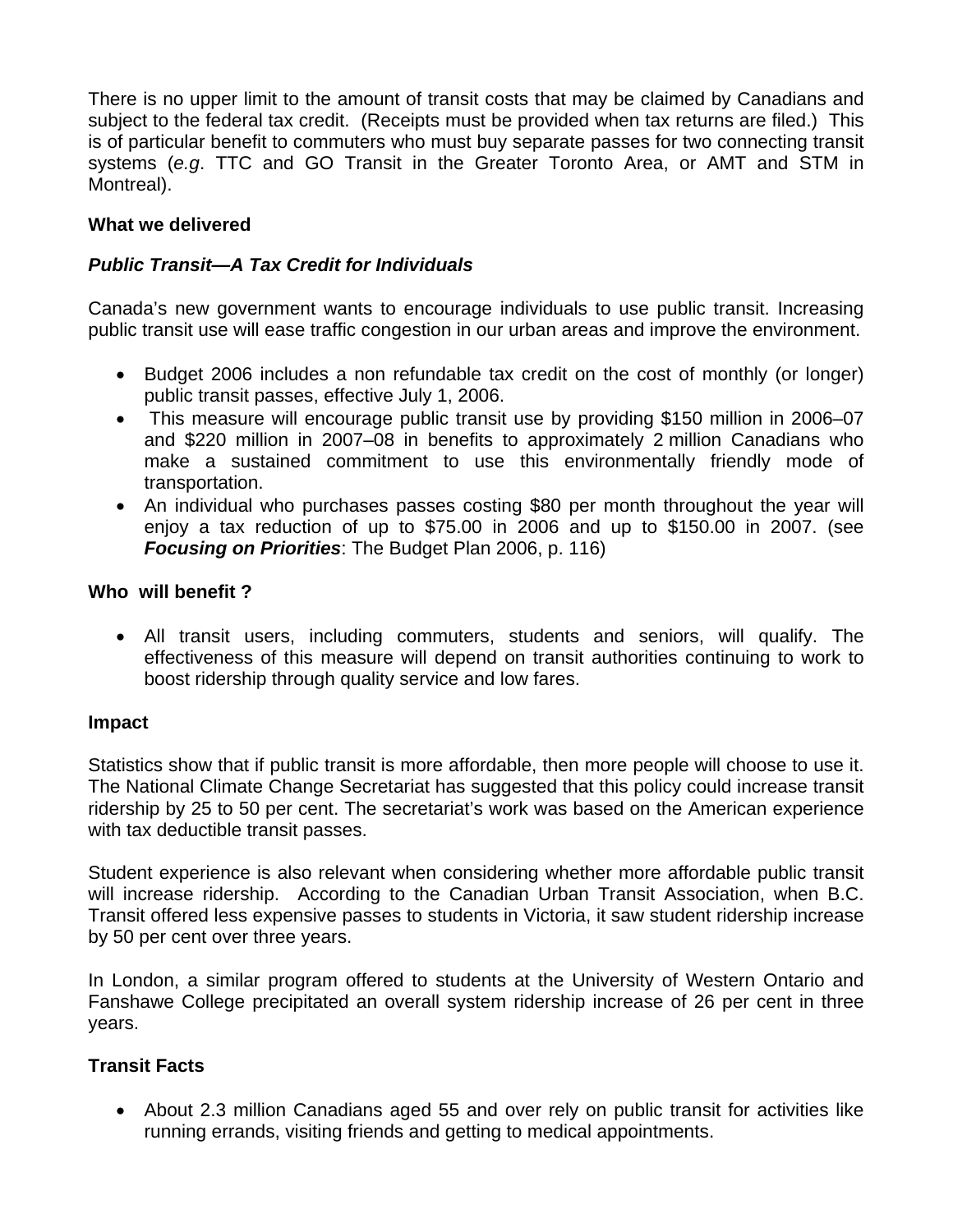- The average urban Canadian takes 75 transit trips a year.
- In 2001, 15 per cent of commuters across Canada used transit systems.
- In cities such as Calgary and Winnipeg, between 60 and 75 per cent of adults used public transit at least once per year.
- Based on information from the Canadian Urban Transport Association, there were almost 1.6 billion urban transit rides in 2004 and an average emission of 2.8 kilograms per 10 kilometre trip, this means our plan would take about 1.5 million cars off the roads.
- More than 200,000 Canadians are registered users of specialized transit for the disabled.
- The average round-trip fare on Canadian public transit is roughly \$3.50-\$4.00.
- In 2001, the average family living in an area with a variety of public transit options saved \$586 per month on auto expenses.

### **10. Water Resources**

The Government of Canada is committed to ensuring that Canadians have access to clean, safe and secure water, now and in the future. The *Federal Water Policy*, adopted in 1987, is still in force, and its basic intent and form are still appropriate. The Policy is available for viewing on Environment Canada's Web site at *www.ec.gc.ca/water/en/policy /federal/e\_pol.htm*.

In Canada, responsibilities for various aspects of water management fall under several government jurisdictions and departments. As an example, Health Canada has developed and promotes drinking water quality guidelines, in collaboration with the provinces. There are also several funding programs that invest significant monies to upgrade and enhance water and wastewater utilities across the country.

Canadian provinces and territories have the primary jurisdiction over most areas of water management and protection. Most of those governments delegate some authorities to municipalities, such as the drinking water treatment and distribution and wastewater treatment operations of urban areas. Most major uses of water in Canada are permitted or licensed under provincial water management authorities.

Federal jurisdiction applies to the conservation and protection of oceans and their resources, fisheries, navigation, and international relations, including responsibilities related to the management of boundary waters shared with the United States.

Environment Canada collaborates with other agencies and government jurisdictions to help us achieve our common goals. For example, under the First Nations Water Management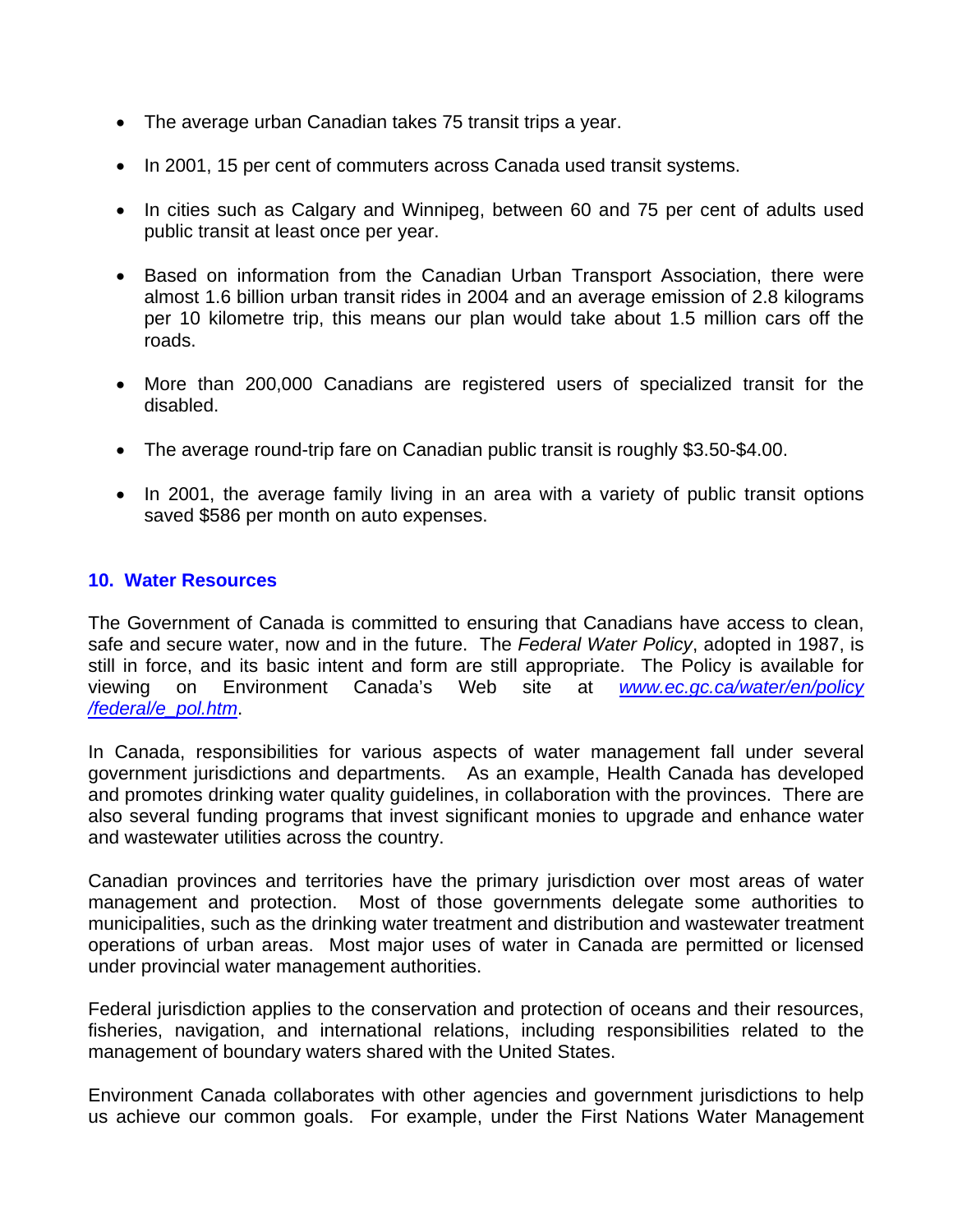Strategy, the Department is currently assisting Indian and Northern Affairs Canada in matters of source water protection and sustainable water use on First Nations' reserves. In addition, the federal government continues to promote and support the need for water efficiency and sustainable water use. The Canadian Council of Ministers of the Environment has a special federal/provincial/territorial task group which has been working on addressing this issue for the past two years.

It is also important to note that the federal government and a majority of provincial jurisdictions have substantive controls in place to prohibit the bulk removal of water from major watersheds. Additional information on this issue is available on Environment Canada's "Freshwater" Web site at *www.ec.gc.ca/ water/e\_main.html*.

Everyone has a role to play in protecting our precious water resources in Canada and around the world, and I would encourage you to support your own community's water conservation efforts.

### **11. Softwood Lumber**

As you are aware, on April 27, 2006, the Prime Minister announced that Canada and the United States had reached an agreement in principle that provides the basis for ending the long-standing softwood lumber dispute. On July 1, 2006, International Trade Minister David Emerson and U.S. Trade Representative Susan Schwab initialled the legal text signalling the completion of negotiations. Canada has now drafted legislation and is completing the necessary steps to hopefully pass the legislation in the House of Commons this fall. This successful conclusion is the result of a lengthy process of close consultations with provinces and industry.

The softwood lumber agreement is good for Canada, and good for the softwood lumber industry. Under the Agreement, U.S. countervailing and anti-dumping duty orders will be fully and completely revoked. The deal will end years of costly litigation and return more than US\$4 billion dollars in duties to Canadian softwood producers through a deposits refund mechanism that will ensure companies receive this money as quickly as possible. The return of more than US\$4 billion marks a significant infusion of capital for the industry and will benefit workers and communities.

For the next seven to nine years, when lumber prices are high – as has been the case for most of the past two years – no border measure will be imposed. When the price of lumber is below US\$355 and border measures are required, provinces may choose the border measures that best addresses their specific economic and commercial situations. The monies collected from any border measures will remain in Canada

The Agreement also includes an innovative mechanism that responds to Canadian industry concerns about the possibility of other lumber producing countries significantly increasing their exports to the United States at Canada's expense. The Agreement will provide for reduced export charges for Canadian exporters when this situation occurs.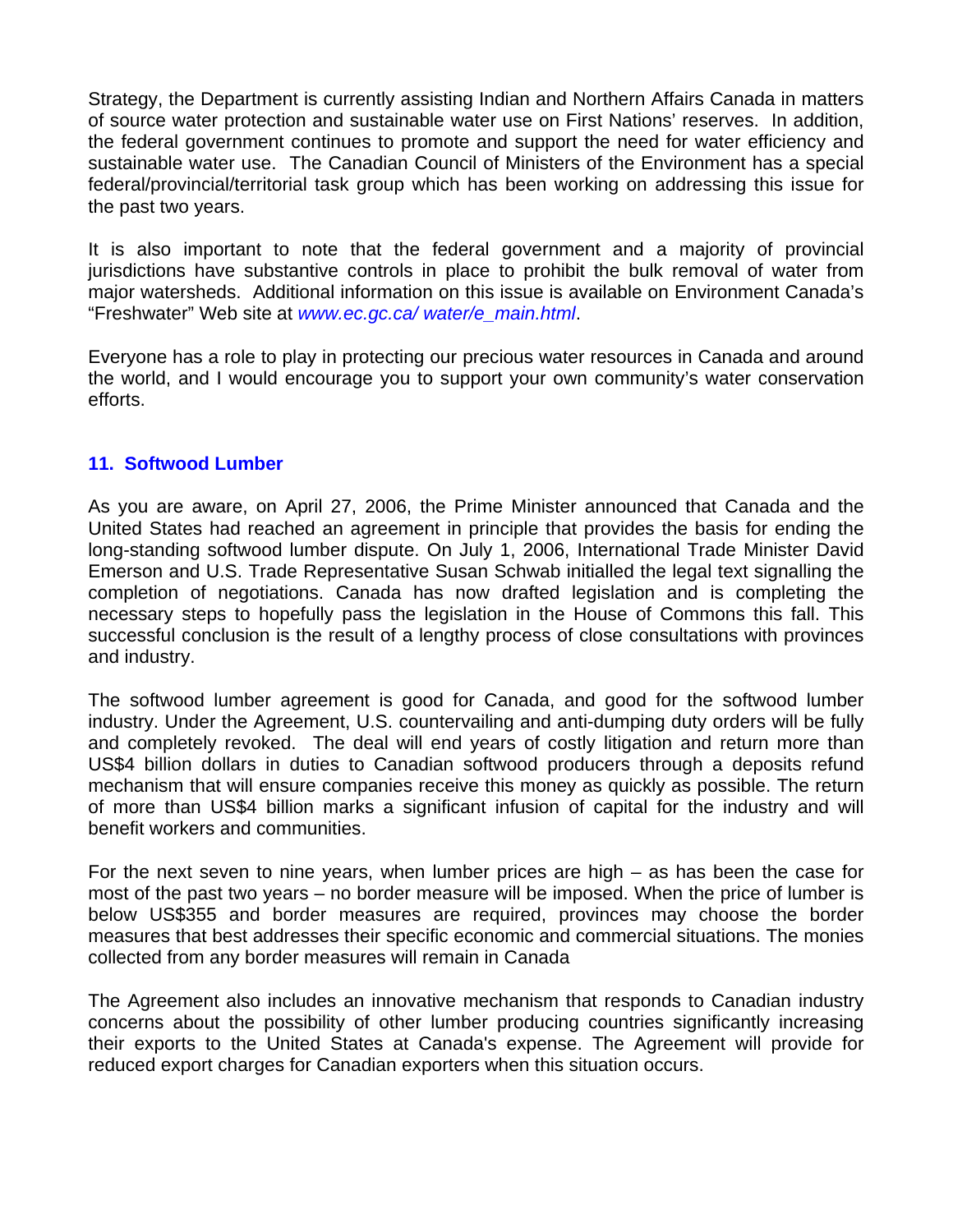Finally, the Agreement establishes a range of consultative mechanisms that will enhance binational cooperation and the development of a more integrated North American lumber industry.

Canada's overriding objective has been to secure a durable resolution to the lumber dispute, and this Agreement does that. Litigation is a lengthy and costly process and the outcome of any litigation is never certain. In the absence of a negotiated settlement, litigation could continue well into 2008. Even if Canada were ultimately successful in this round of litigation, without a negotiated agreement, the U.S. lumber lobby could launch a new investigation against imports of Canadian softwood lumber the following day, starting a new lumber dispute.

With respect to concerns over the termination clause, such clauses are a standard feature of international trade agreements. In fact, under international law, without a specific termination clause in an agreement, parties can terminate an agreement with 12 months notice. Termination of an international agreement is a serious act and parties do not exercise such rights lightly. This Agreement can be terminated after 23 months and only by the Government of Canada and the Government of the United States, not by Congress and not by the industry. The Agreement represents a carefully negotiated balance of rights and obligations between Canada and the United States and therefore it is in the interest of both Canadian and U.S. parties to see the Agreement lasts its full term of seven years. Canada has also negotiated an important provision whereby the United States cannot initiate new trade action for an additional 12 months if it terminates the Agreement, which will further ensure the longevity of the Agreement.

On industry assistance, as we have reached an agreement to resolve the dispute that would provide a stable business environment for the softwood lumber industry and an early refund of over US\$4 billion in deposits currently held by the United States, this eliminates any need for industry assistance.

With respect to NAFTA, it is important to emphasize that Canada and the United States are the world's largest trading partners and that over 95 percent of our trade with the United States occurs dispute-free. Canada's trade in merchandise with its NAFTA partners has nearly doubled since 1994 and reached C\$598.6 billion in 2005. The NAFTA dispute settlement mechanism continues to be an important tool for resolving disputes that arise under NAFTA.

This agreement is in the best interests of Canada and the companies, communities and workers across the country that rely on secure and stable access to the U.S. lumber market for their financial well-being. Once in effect, Canada and the United States can turn the page on the softwood lumber dispute and direct our full attention to building a stronger, more competitive North America for the benefit of all of our citizens.

### **12. Sports Tax Credit**

Canada's new government committed in Budget 2006 to implement a tax credit to promote physical fitness, including sport, among children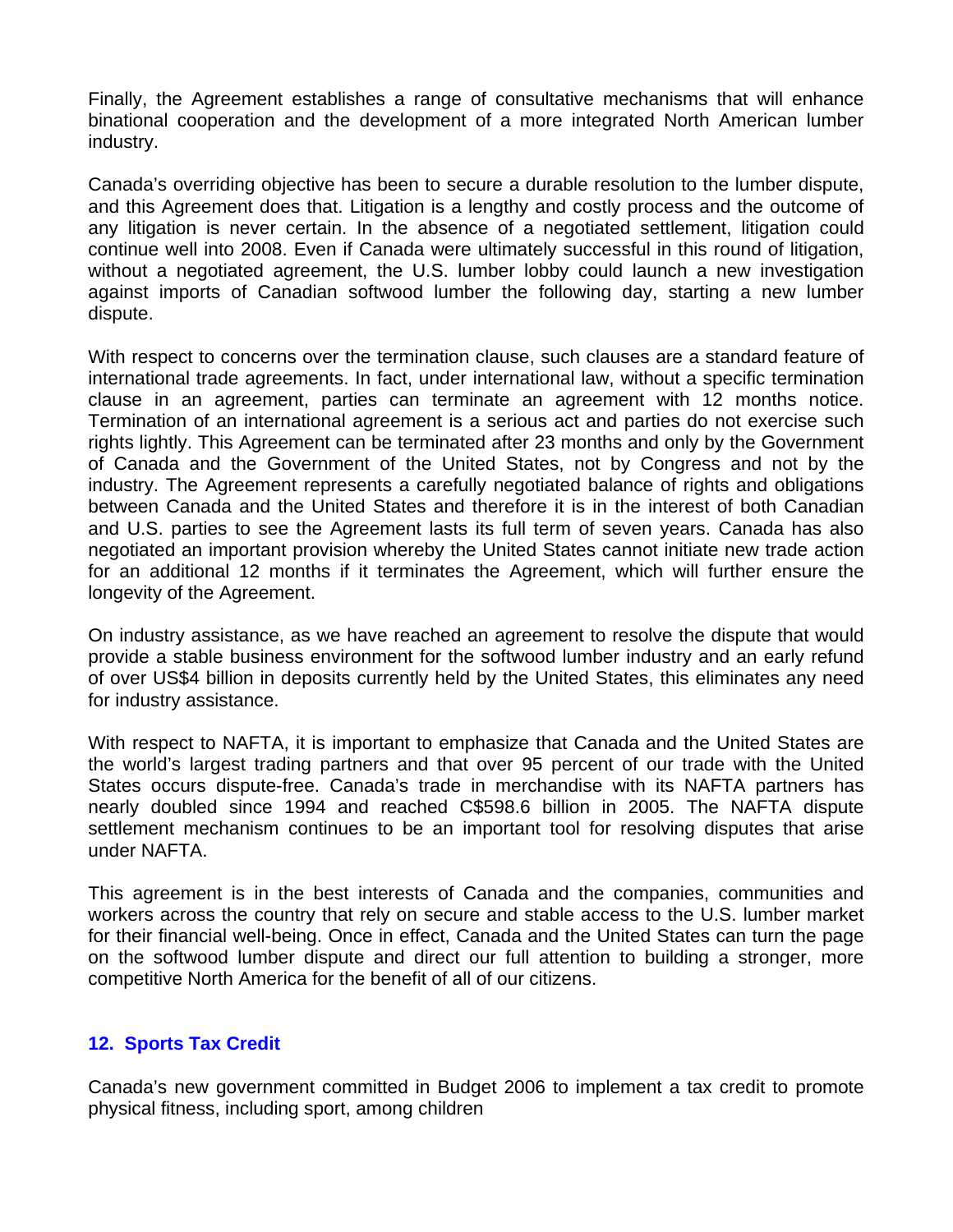The Children's Fitness Tax Credit will become effective January 1, 2007.

Parents with children under the age of 16 will be able to claim a tax credit on up to \$500 of eligible expenses for eligible programs of physical activity, including sport, for each child.

The government has established a panel of experts in health and physical fitness to provide advice on which programs of physical activity, including sport, should be eligible for the credit.

Those wishing to submit views to the panel can do so before September 15, 2006, either by e-mail to the panel at fitnesscredit-creditconditionphysique@fin.gc.ca or by writing to the Expert Panel for the Children's Fitness Tax Credit, Tax Policy Branch, Department of Finance, 140 O'Connor Street, Ottawa, ON. K1A 0G5.

The panel will report to the Minister of Finance by early October, 2006.

The government will release details on eligible activities in the fall.

### **13. Tax Relief**

The Honourable Jim Flaherty, Minister of Finance announced that Canada's new Government is keeping its promise to Canadians by delivering on its Tax Relief Plan. The measures below are part of the Government's plan to deliver over \$20 billion in tax cuts over the next two years, which is more than the last four budgets of the previous government combined.

These measures were part of the income tax measures that were proposed in Budget 2006 but not included in the Budget Implementation Act, 2006, which received Royal Assent on June 22, 2006.

These measures are:

- The new Canada Employment Credit.
- The new Textbook Tax Credit.
- The new tax credit for public transit passes.
- The new deduction for tradespeople's tool expenses.
- A complete exemption for scholarship income received in connection with enrolment at an institution which qualifies the student for the education tax credit.
- A doubling, to \$2,000 from \$1,000, of the amount on which the pension income credit is calculated.
- An extension of the \$500,000 lifetime capital gains exemption, and various intergenerational rollovers, to fishers.
- The new Apprenticeship Job Creation Tax Credit.
- A reduction of the current 12 per cent small business tax rate to 11.5 per cent for 2008 and to 11 per cent thereafter.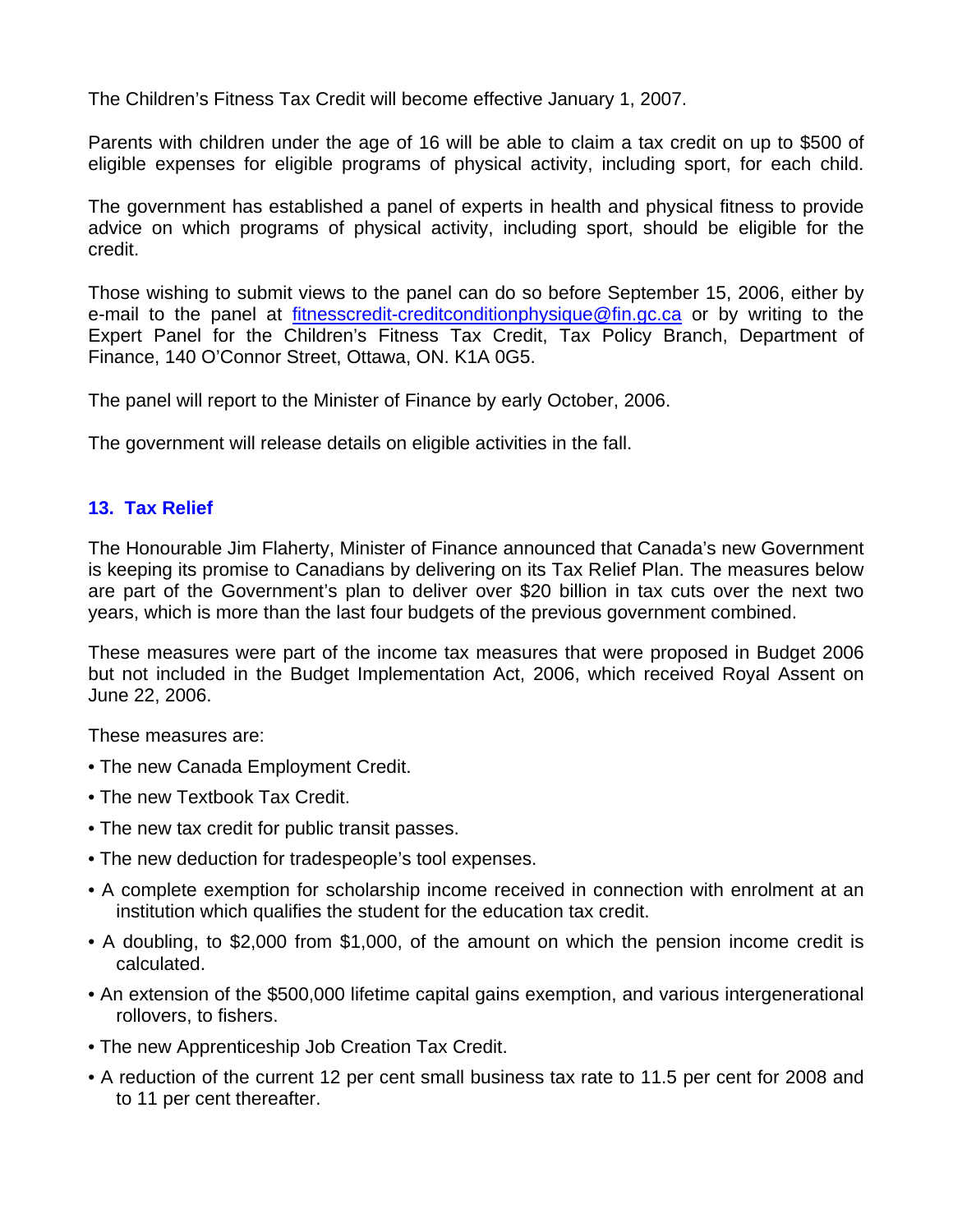- An increase, to \$400,000 from \$300,000, of the amount that a small business can earn at the small business tax rate, effective January 1, 2007.
- A reduction of the minimum tax on financial institutions.

The legislative proposals are being released in draft form so that taxpayers have an opportunity to consider and comment on them before they are introduced in Parliament. To facilitate this review, detailed explanatory notes relating to the proposals are also being released.

As the panel of health and physical fitness experts appointed by the Minister of Finance to advise on the Children's Fitness Tax Credit has not yet had an opportunity to report its recommendations, the legislative proposals released do not include provisions to implement this credit. These measures will be incorporated in the legislative package to be tabled in Parliament.

Comments on the proposals are requested by September 22, 2006. Once the comment period is concluded, the Government will work towards introducing these measures in Parliament at the earliest opportunity.

The legislative proposals and explanatory notes released today are available free of charge on the Department of Finance website. Printed copies are available for \$13 from the Department of Finance Distribution Centre at 613-995-2855.

Further information on Budget 2006, which was tabled on May 2, 2006, is available on the Department of Finance website.

# **14. Border Security**

The Prime Minister has announced that the Government is moving forward with arming Canada Border Service Agency (CBSA) officers and eliminating work-alone situations. This will fulfill a campaign promise, as well as commitments made in Budget 2006.

The federal budget provided \$101 million over two years to begin the process of providing CBSA officers with side-arms, and ensure that they are no longer required to work alone.

Approximately 4,400 CBSA officers at land and marine ports of entry will be trained and equipped with side-arms. In addition, 400 new permanent officers will be hired to address all work alone situations, and also be trained and equipped with side-arms. Officers working solely at international airports will not be armed.

It is expected that fully trained and armed officers will begin to be deployed as early as September 2007. By March 31, 2008, roughly 150 armed officers will have been deployed. Full implementation is expected to take place over a period of 10 years.

The CBSA manages, controls and secures Canada's border at approximately 1,200 points across Canada. Border Services Officers face a growing challenge in intercepting potential threats, including high risk individuals, firearms, explosives and drugs.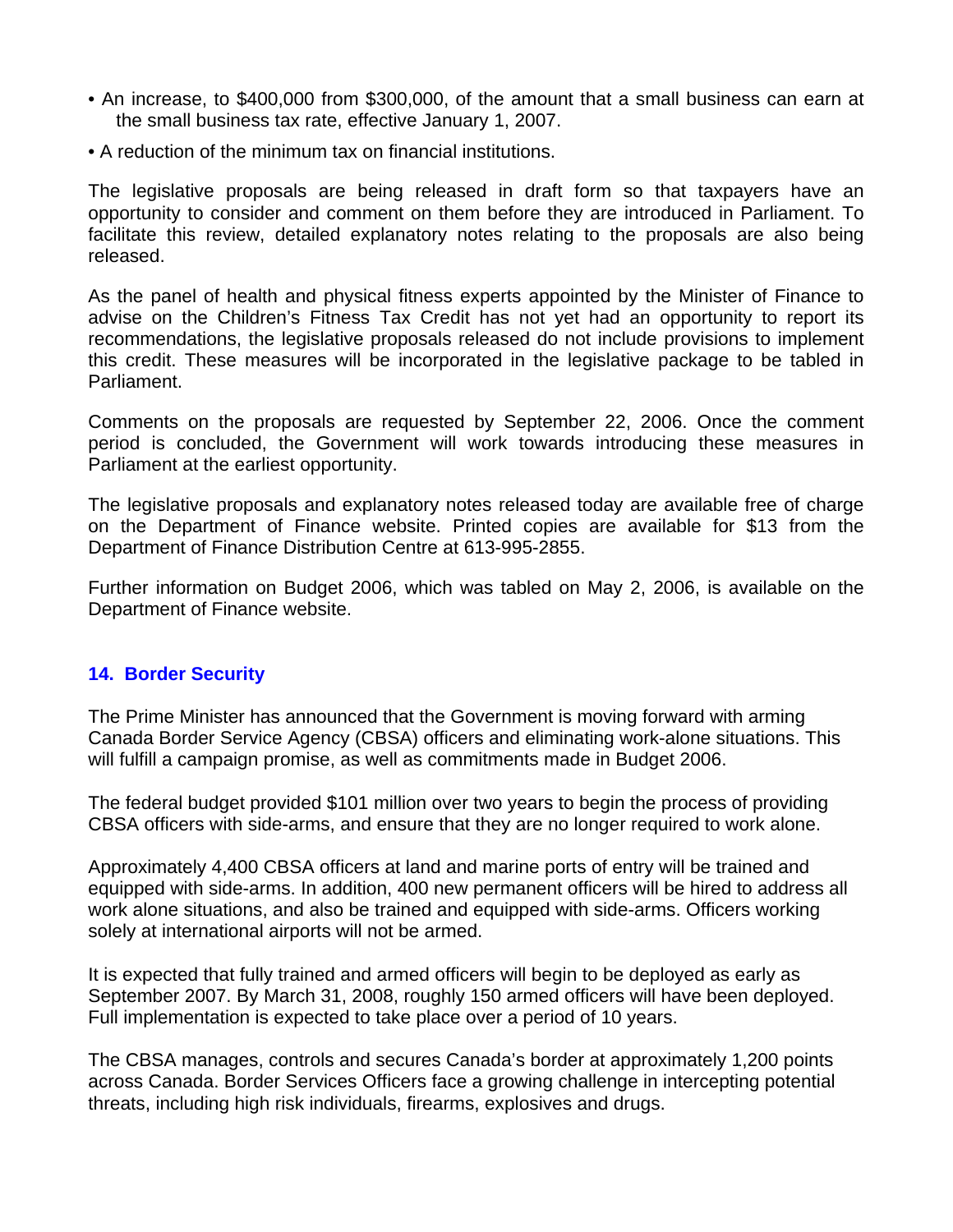An average of 260,000 travelers are processed into Canada every day. Some of these travelers pose risks to the border officers at border crossings. In 2004, there were 621 weapons seizures, 8,711 drug seizures valued at \$290 million, and currency seizures from suspected proceeds of crime valued at approximately \$12,978,867. In addition, work-alone situations currently occur at 138 border sites, 95 of which are land port of entries. These situations put CBSA officers at increased risks.

Canada's New Government is committed to ensuring that our borders are protected from those who threaten the security of Canada, while ensuring that legitimate commerce or travel is not delayed.

To ensure Canada's borders are secure, the Government must ensure that those who guard our borders are themselves secure. Providing CBSA officers with side-arms and training, and ensuring that work-alone situations are eliminated, will help achieve this goal.

Arming CBSA officers will improve their effectiveness at the border by enabling them to pursue enforcement activities to a greater extent before involving police agency.

As well, arming CBSA officers engaged in activities away from the points of entry will also enhance security by allowing officers to mitigate risks associated with operating in uncontrolled environments. This will reduce the need for police escort, and provide greater flexibility while undertaking investigations, gathering intelligence, and arresting and removing individuals.

Eliminating work-alone situations will improve the safety of CBSA officers by reducing their vulnerability and personal sense of risk.

# **15. Tax Fairness Plan**

Our Tax Fairness Plan will restore balance to the federal tax system and create a level playing field between income trusts and corporations.

Our plan is the result of months of careful consideration and evaluation. We are introducing a major positive change in tax policy for pensioners. We will permit income splitting for pensioners beginning in 2007. This will significantly enhance the incentives to save and invest for family retirement security. These measures represent a major tax reduction. Our Tax Fairness Plan will deliver over a billion dollars of new tax relief annually for Canadians.

The Tax Fairness Plan includes:

- A Distribution Tax on distributions from publicly traded income trusts.
- A reduction in the general corporate income tax rate one-half percentage point as of January 1, 2011.
- An increase in the Age Credit Amount by \$1000 from \$4,066 to \$5,066 effective January 1, 2006. This measure will provide tax relief for low and middle-income seniors.